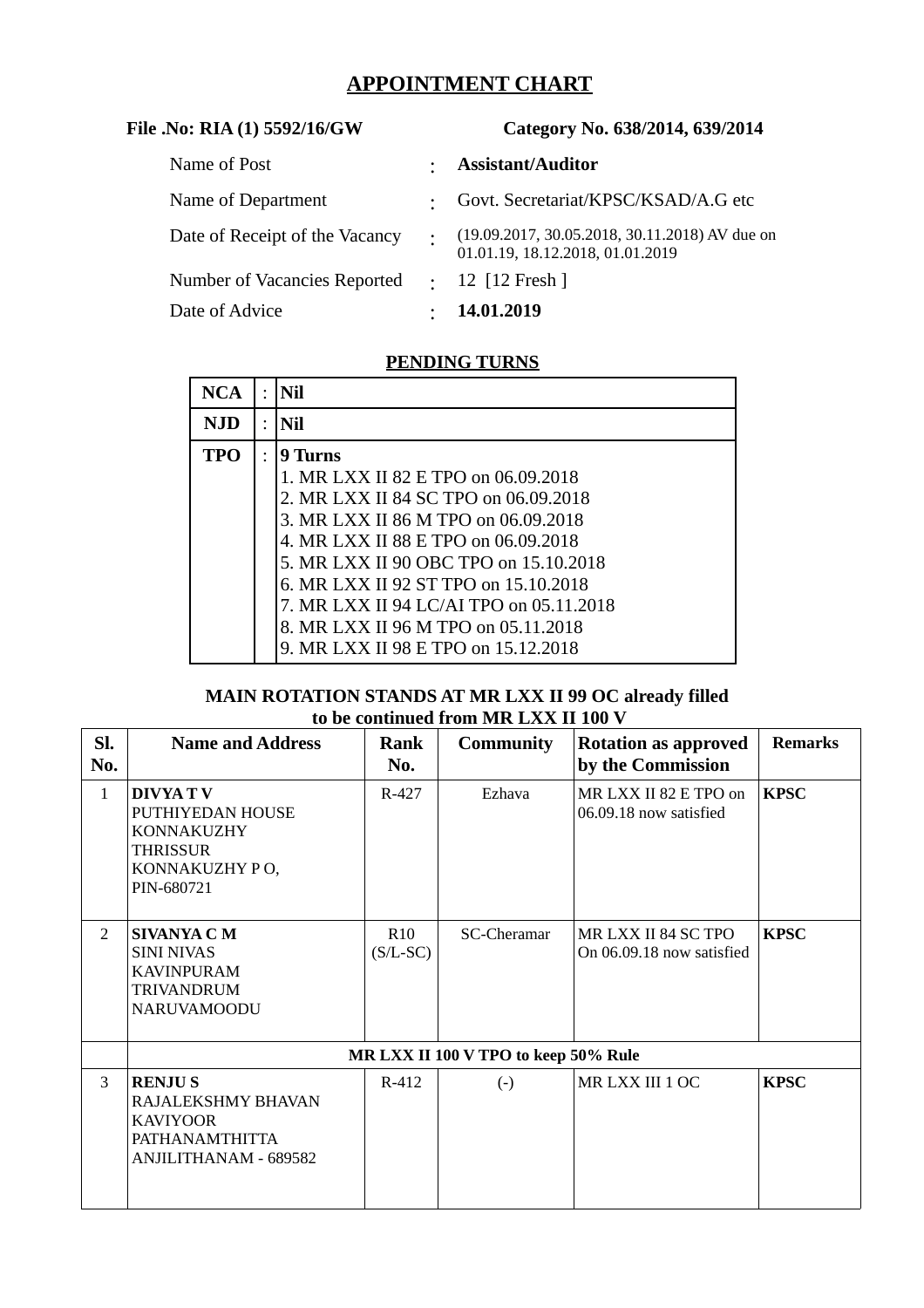| SI.<br>No.     | <b>Name and Address</b>                                                                                                        | <b>Rank</b><br>No.                   | <b>Community</b>                    | <b>Rotation as approved</b><br>by the Commission | <b>Remarks</b> |
|----------------|--------------------------------------------------------------------------------------------------------------------------------|--------------------------------------|-------------------------------------|--------------------------------------------------|----------------|
|                |                                                                                                                                |                                      | MR LXX III 2 E TPO to keep 50% Rule |                                                  |                |
| $\overline{4}$ | <b>SREEJAG</b><br>SOPANAM, KLRA 16A<br><b>KOSSERI</b><br>LANE, PONNEKKARA<br>ROAD, EDAPPALLY PO<br><b>ERNAKULAM</b><br>682024  |                                      | $(-)$                               | MR LXX III 3 OC                                  | <b>KPSC</b>    |
| 5              | <b>HUSNAV C</b><br><b>M M HOUSE</b><br><b>KUNIYIL</b><br><b>MALAPPURAM</b><br>KIZHUPARAMBA 673639                              | R-682                                | M-Muslim                            | MR LXX II 86 M TPO on<br>06.09.18 now satisfied  | <b>KSAD</b>    |
| 6              | <b>REMYAK</b><br>W/O SHAJI V, VENGOTTIL<br><b>HOUSE</b><br>ADUVAPPURAM, CHOOLIYAD<br><b>KANNUR</b><br>MALAPPATTAM (PO), 670631 | R-429                                | Thiyya                              | MR LXX II 88 E TPO on<br>06.09.18 now satisfied  | <b>KPSC</b>    |
| $\overline{7}$ | <b>VINEETH KUMAR V S</b><br><b>VIJAYA VIHAR</b><br>KODUMON, ATTINGAL<br>THIRUVANANTHAPURAM<br>695101                           | R-446                                | OBC-Chakkala                        | MR LXX II 90 OBC TPO<br>on15.10.18 now satisfied | <b>GAD</b>     |
| 8              | <b>PUSHPA O</b><br><b>PARVATHI</b><br>THALASSERY,<br><b>KANNUR</b><br>PO-THALASSERY, PIN-670101                                | $R-16$<br>$(S/L-ST)$                 | ST-Marati of<br>Hosdurg             | MRLXXII 92 ST TPO<br>on 15.10.18 now satisfied   | <b>GAD</b>     |
|                |                                                                                                                                | MR LXX III 4 SC TPO to keep 50% Rule |                                     |                                                  |                |
| 9              | <b>JOBY JOSE</b><br>VELLIYAPPALLIL<br>KANAMVAYAL/<br><b>CHERUPUZHA VIA</b><br><b>KANNUR</b><br>KANAMVAYAL/670511               | R-417                                | $(-)$                               | MR LXX III 5 OC                                  | <b>GAD</b>     |
|                |                                                                                                                                |                                      | MR LXX III 6 M TPO to keep 50% Rule |                                                  |                |
| 10             | <b>ANJUU</b><br>PULLAIKONATH HOUSE,<br>TC 9/1930<br>SASTHAMANGALAM<br>THIRUVANANTHAPURAM<br>SASTHAMANGALAM, PIN<br>695010      | R-419                                | $(-)$                               | MR LXX III 7 OC                                  | <b>GAD</b>     |